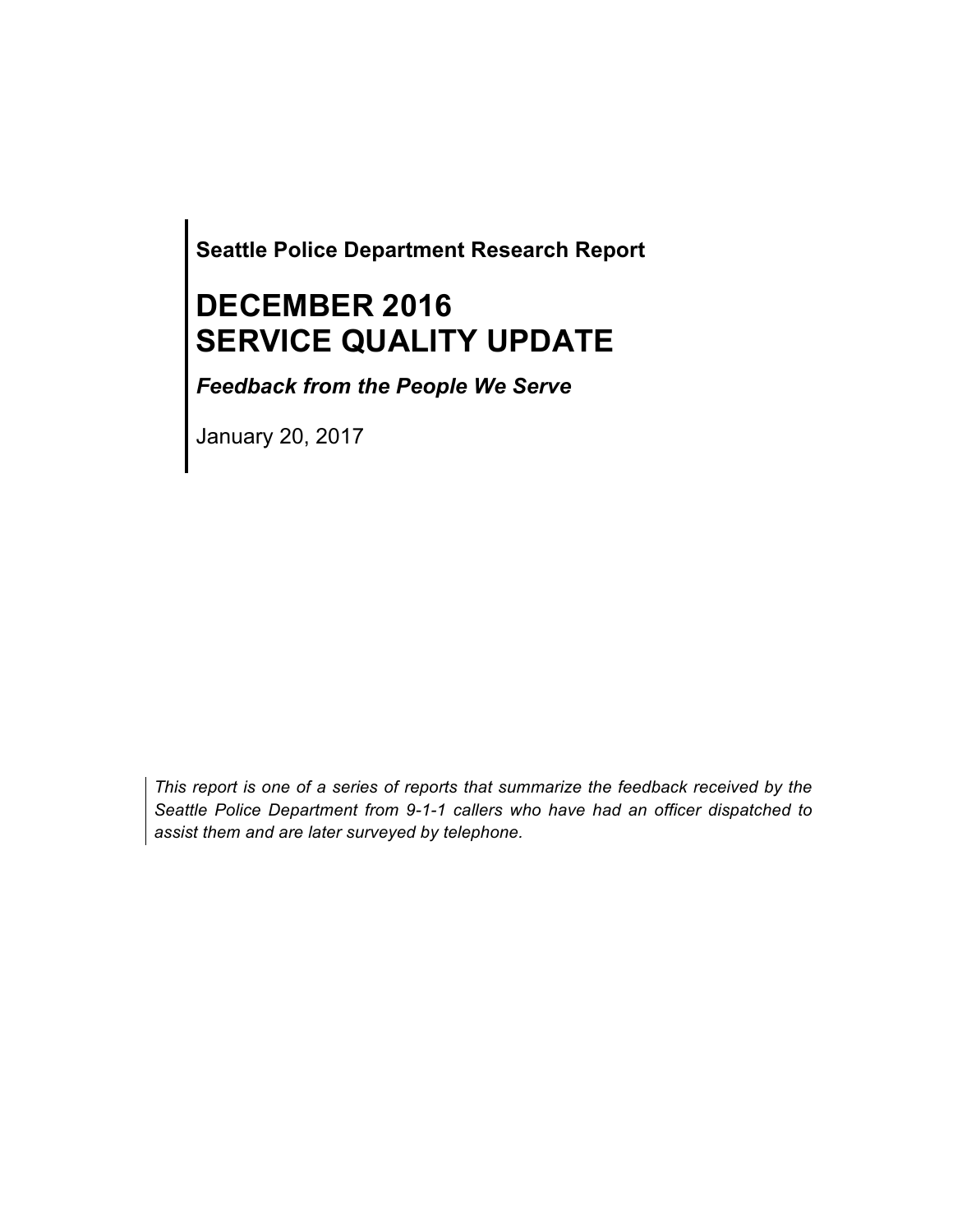#### **9-1-1 Caller Surveys: Summary and Conclusions from December 2016**

The Seattle Police Department customer satisfaction surveys provide feedback about the service provided by the Department to those who call 9-1-1 and have an officer dispatched to assist them. Key findings and conclusions from December 2016 and comparisons to previous surveys are summarized below.

**Overall Satisfaction**. Overall, customers continue to be satisfied with their experience with the Department "from calling 9-1-1 on to all contacts [they] had with the Police Department as a result of that call." Seventyeight percent of the customers rated their overall satisfaction with this experience as 4 or 5 on a five-point scale were 5 means "extremely satisfied," for an average rating of 4.15 out of 5 possible points. Ratings of overall satisfaction fluctuated significantly across surveys.

**Officers Responding to Customers' 9-1-1 Calls.** Customers rated the officers who responded to their calls positively. Customers indicated that the officers who responded to the 9-1-1 calls were professional and courteous (93% "strongly agree" or "agree"); and answered questions, listened to customer concerns, and provided the information, assistance, and explanations customers needed and wanted (82% to 91% "strongly agree" or "agree"). The responding officers received lower ratings for giving "tips on preventing future crimes" (45% "strongly agree" or "agree").

Ratings that the responding officers were (1) professional and courteous, (2) provided the information needed, (3) told you what would happen next, (4) clearly explained procedures and requirements, and (5) gave tips on preventing crimes increased significantly since the first survey in June 2006.

**Seattle Police Department Overall**. Customers also rated the Department highly. Customers indicated that "Department personnel are professional and courteous" (90% "strongly agree" or "agree") and the Department clearly explains procedures and requirements, is available when needed, is a good resource for information about preventing crime, and focuses on public safety issues of concern (65% to 71% "strongly agree" or "agree"). While these are positive ratings, ratings of the officers with whom customers had personal contact (officers responding to 9-1-1 calls) were higher than ratings of the Department overall. Ratings that (1) Department personnel are professional and courteous, (2) the Department clearly explains procedures and requirements, and (3) the Department focuses on public safety issues of concern increased significantly since the first survey.

**9-1-1 Operations**. Customers were satisfied with the assistance provided by the 9-1-1 operator and with the speed with which their calls were answered by the operator (84% and 78%, respectively, rated their satisfaction 4 or 5 on the scale where 5 means "extremely satisfied"). Satisfaction with service provided by the 9-1-1 operator was higher in December 2016 than in the first survey in June 2006. Satisfaction with the speed with which calls were answered has not changed significantly since June 2015, when the question was first asked. Eight percent, or 16 customers, had to dial 9-1-1 more than once to reach an operator in December 2016.

**Feelings of Safety**. Customers said that they feel more safe "walking alone in [their] neighborhood during the day" (51% "extremely safe") than they do overall in Seattle (18% "extremely safe") or "walking alone in [their] neighborhood at night" (17% "extremely safe"). In December 2016, customers reported feeling significantly less safe overall in Seattle, walking alone in their neighborhoods during the day, and walking alone in their neighborhoods at night than they did when these questions were first asked in late 2006 and early 2007.

As in past surveys, customers reported that the incident that caused them to call 9-1-1 led some of them to feel less safe than before, but the service provided by the Department as a result of their calls to 9-1-1 increased the proportion of customers who feel more safe and decreased the proportion who feel less safe than before they called 9-1-1. These results suggest that the service provided by the Department continues to provide customers with reassurance and increase their feelings of personal safety.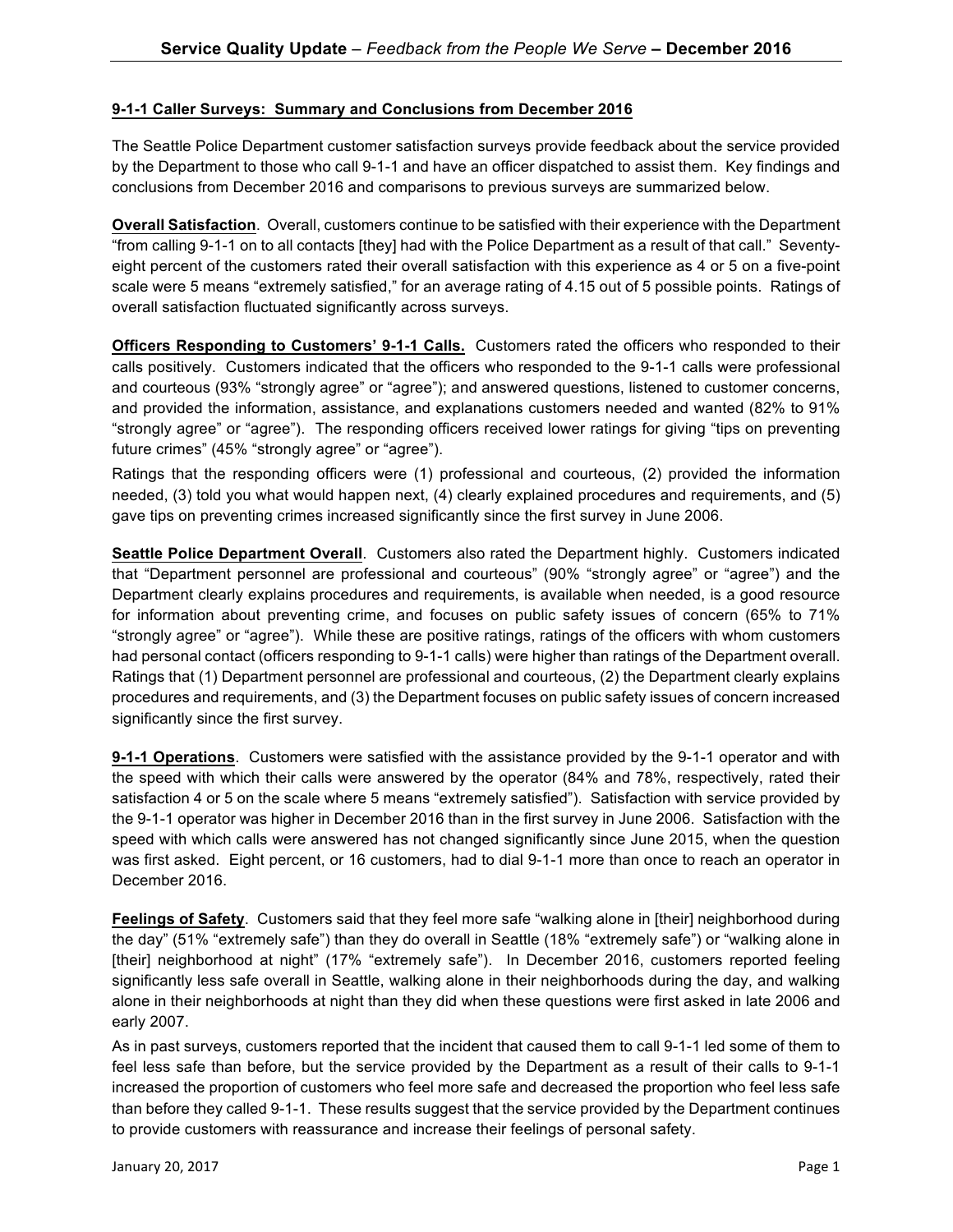#### **9-1-1 Caller Surveys: Results**

This report (1) summarizes key results of the December 2016 survey of customers who called 9-1-1 in November 2016 and had an officer dispatched to assist them and (2) compares the December 2016 results with those of the previous 33 surveys of 9-1-1 callers, which were conducted between June 2006 and September 2016.

**Overall Satisfaction.** Customers who had an officer dispatched to provide assistance after calling 9-1-1 were asked to use a five-point scale, where 5 means "extremely satisfied" and 1 means "not at all satisfied," to answer the question, "Overall, how satisfied are you with this experience with the Seattle Police Department – from calling 9-1-1 on to all contacts you had with the Police Department as a result of that call?"

As the next chart shows, 54 percent of the customers rated their satisfaction with this experience with the Department as 5 on the five-point scale where 5 means "extremely satisfied," and 24 percent rated their satisfaction as 4 on this scale. Six percent rated their satisfaction as 1, or "Not at all satisfied," and five percent rated their satisfaction as 2 on the five-point scale where 1 means, "Not at all satisfied." 1



The question about overall satisfaction has been included in all 34 customer satisfaction surveys. The next chart and similar charts, below, show the average ratings of overall satisfaction from four of the surveys: June 2006, when the survey was first conducted; June 2012, the month before the Department entered into the consent decree with the Department of Justice; and September 2016 and December 2016, the two most recent surveys.<sup>2</sup>

With an average rating of 4.15 in December 2016, overall satisfaction with this experience with the Seattle Police Department did not differ significantly from June 2006, when the first survey was conducted, although overall satisfaction has fluctuated significantly across surveys.



 $1$  Percentages do not total 100 in this and some subsequent charts due to rounding.

<u> 1989 - Johann Barn, mars ann an t-Amhain an t-Amhain an t-Amhain an t-Amhain an t-Amhain an t-Amhain an t-Amh</u>

 $2$  The numbers of respondents answering each question are omitted from some charts for readability, but the number was consistently close to 200. Average ratings in bold font differed significantly between September 2016 and December 2016, the last two surveys. Average ratings of items with an asterisk (\*) following the text of the item differed significantly between the first time the question was asked and December 2016.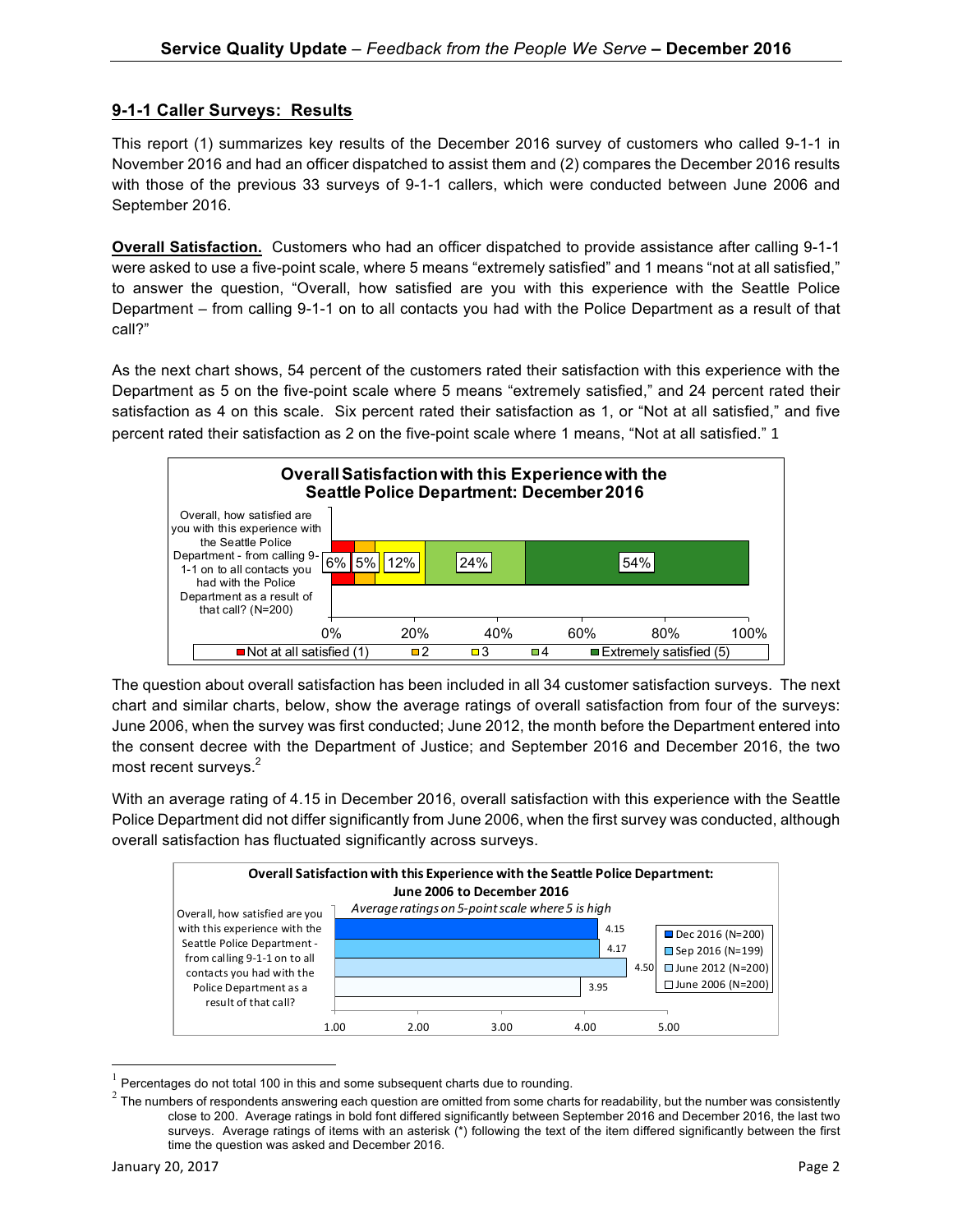**Officer Responding to the Call.** To assess customers' experiences with and opinions of the officer who responded to their calls to 9-1-1, customers were asked to indicate their level of agreement ("Strongly agree," "Agree," "Neither agree nor disagree," "Disagree," or "Strongly disagree") with a series of statements about the officer.

Customers rated officers highest for being professional and courteous and lowest for giving tips on preventing future crimes, as shown in the next chart.

- Seventy percent of the customers said that they "strongly agree" that the officer who first visited after their call to 9-1-1 "was professional and courteous," and 93 percent said that they "agree" or "strongly agree" with this statement. Three percent said that they "strongly disagree" and one percent said that they "disagree" that "The officer was professional and courteous.".
- Between 36 and 52 percent of the customers said that they "strongly agree" with six of the statements: "The officer answered your questions," "The officer listened to your concerns," "The officer provided the assistance you needed," "The officer provided you the information you needed," "The officer told you what would happen next," and "The officer clearly explained procedures and requirements." Between 82 and 91 percent of customers said that they either "agree" or "strongly agree" with these statements, and between five and 12 percent said that they "disagree" or "strongly disagree" with the statements.
- A total of 45 percent<sup>3</sup> of the customers said that they "agree" or "strongly agree," and 35 percent said that they "disagree" or "strongly disagree," with the statement, "The officer gave you tips on preventing future crimes."

| Opinions of Officer Responding to the 9-1-1 Call:                                 |                    |  |  |  |  |
|-----------------------------------------------------------------------------------|--------------------|--|--|--|--|
| December 2016<br>The officer was                                                  |                    |  |  |  |  |
| professional and 3%<br>2%<br>23%<br>$\mathbf{o}_{\ell}$                           | 70%                |  |  |  |  |
| courteous. (N=201)                                                                |                    |  |  |  |  |
|                                                                                   |                    |  |  |  |  |
| The officer answered your<br>4%4%<br>39%                                          | 52%                |  |  |  |  |
| 2%<br>questions. (N=195)                                                          |                    |  |  |  |  |
|                                                                                   |                    |  |  |  |  |
| The officer listened to your<br>39%                                               | 51%                |  |  |  |  |
| $\frac{1}{3}$ 2% 5%<br>concerns. (N=197)                                          |                    |  |  |  |  |
|                                                                                   |                    |  |  |  |  |
| The officer provided the                                                          |                    |  |  |  |  |
| 59595%<br>34%<br>assistance you needed.<br>$(N=199)$                              | 52%                |  |  |  |  |
|                                                                                   |                    |  |  |  |  |
| The officer provided you                                                          |                    |  |  |  |  |
| 3%6%4%<br>46%<br>the information you                                              | 41%                |  |  |  |  |
| needed. $(N=193)$                                                                 |                    |  |  |  |  |
| The officer told you what                                                         |                    |  |  |  |  |
| 5% 7% 6%<br>39%<br>would happen next.                                             | 43%                |  |  |  |  |
| $(N=190)$                                                                         |                    |  |  |  |  |
| The officer clearly                                                               |                    |  |  |  |  |
| 4%6% 7%<br>explained procedures and<br>46%                                        | 36%                |  |  |  |  |
| requirements. (N=188)                                                             |                    |  |  |  |  |
|                                                                                   |                    |  |  |  |  |
| The officer gave you tips<br>12%<br>on preventing future<br>23%<br>20%            | 26%<br>20%         |  |  |  |  |
| crimes. (N=137)                                                                   |                    |  |  |  |  |
|                                                                                   |                    |  |  |  |  |
| $0\%$<br>20%<br>40%                                                               | 60%<br>80%<br>100% |  |  |  |  |
| ■Strongly disagree ■Disagree □Neither agree nor disagree ■ Agree ■ Strongly agree |                    |  |  |  |  |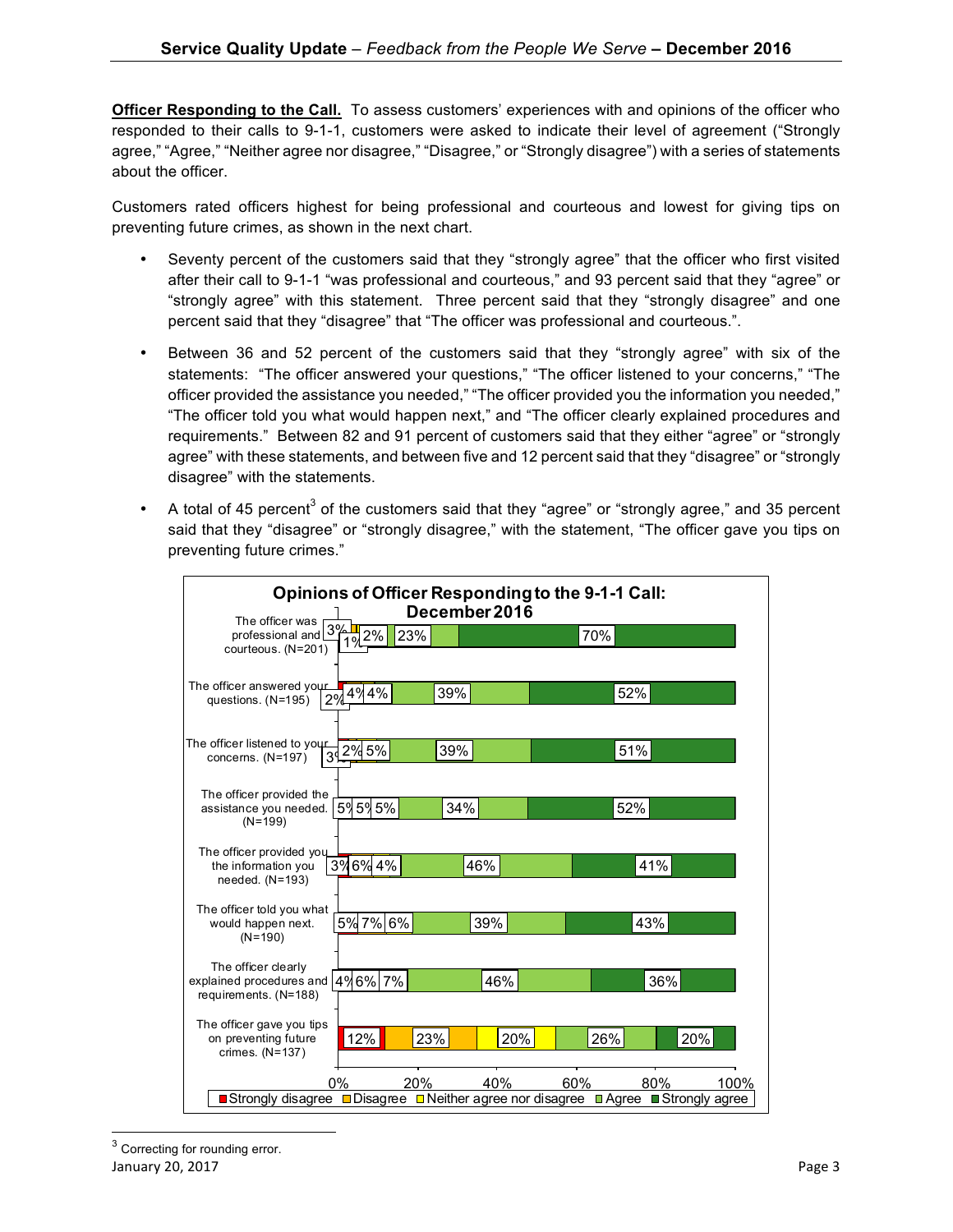Five of these items about responding officers were included in all 34 customer satisfaction surveys: "The officer was professional and courteous," "The officer provided you the information you needed," "The officer told you what would happen next," "The officer clearly explained procedures and requirements," and "The officer gave you tips on preventing future crimes." As shown in the next chart, ratings of all five of these items were significantly higher in December 2016 than they were in June 2006, when the questions were first asked. Ratings of the officer for providing "the assistance you needed" and answering "your questions" fluctuated significantly over time, although ratings of these items did not differ significantly between the time they were first asked and December 2016. Ratings of the item, "The officer listened to your concerns," did not change significantly across time.



**Seattle Police Department Overall.** To assess opinions of the Seattle Police Department overall, customers were asked to indicate their level of agreement ("Strongly agree," "Agree," "Neither agree nor disagree," "Disagree," or "Strongly disagree") with statements about the Department, including the five statements shown in the next chart.

Customers rated the Department highest for having professional and courteous personnel, just as they rated the officer who responded to their call highest for being professional and courteous. Ninety percent<sup>4</sup> of the customers said that they "strongly agree" or "agree" that "Department personnel are professional and courteous." Five percent said that they "disagree" or "strongly disagree" with this statement. Between 65 and 71 percent of the customers said they "strongly agree" or "agree" with the other four statements about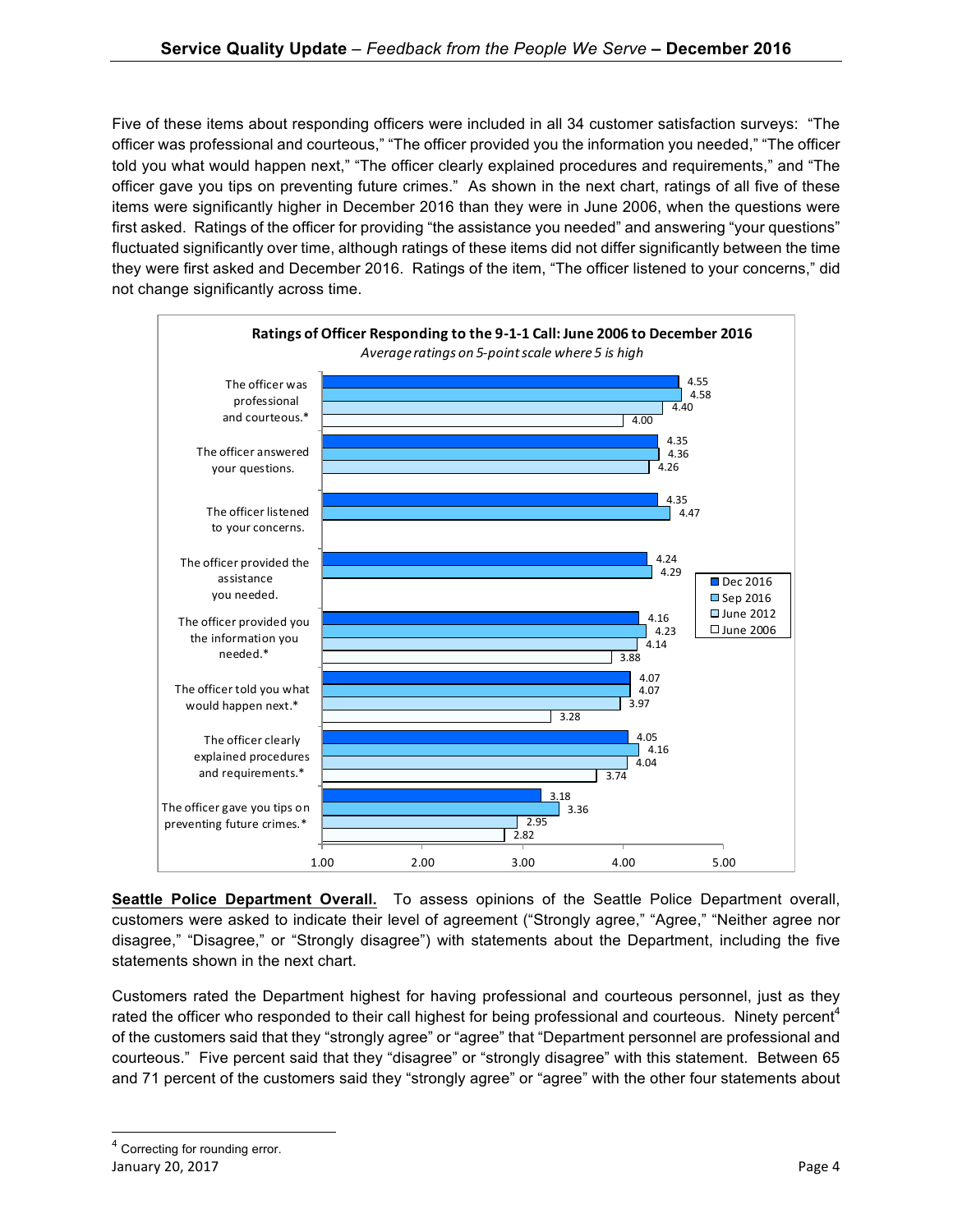the Department; between 14 and 17 percent said that they "disagree" or "strongly disagree" with these statements, as shown in the next chart.



These questions about the Department overall were included in all of the customer satisfaction surveys, and responses to the questions fluctuated significantly over time. Ratings of three items were significantly higher in December 2016 than in the first survey: "Department personnel are professional and courteous," "The Department clearly explains its procedures and requirements," and "The Department focuses on the public safety issues that concern you."

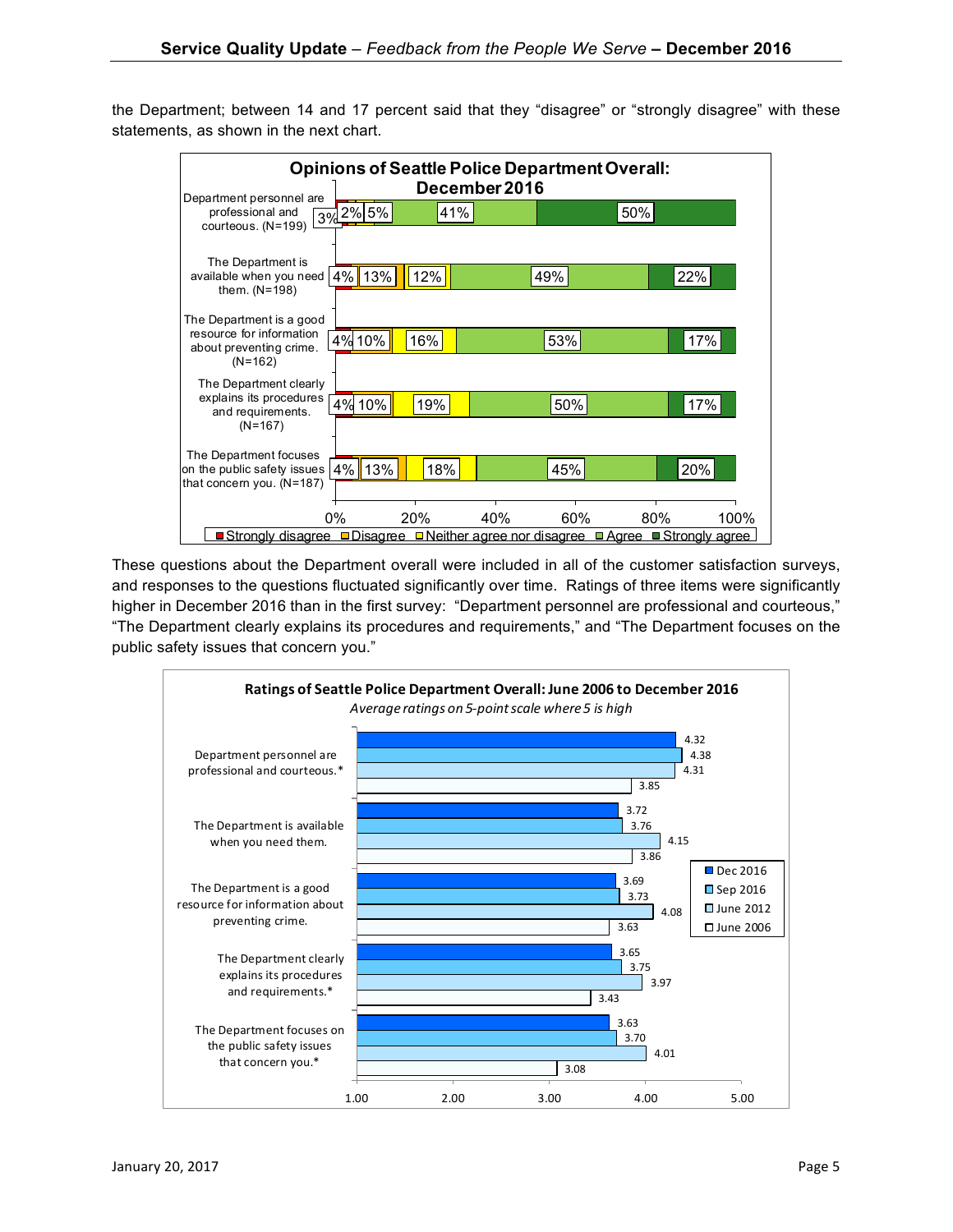**9-1-1 Operations.** Two-thirds (68%) of customers rated their satisfaction with the assistance provided by the 9-1-1 operator as 5 on the five-point scale where 5 means "extremely satisfied" and 57 percent rated their satisfaction with the speed with which their call was answered as 5 on this scale. A total of 84 and 78 percent, respectively, rated their satisfaction with the assistance provided by the operator and the speed with which their calls were answered as either a 4 or a 5 on this five-point scale. Nine and 10 percent, respectively, rated their satisfaction with the assistance provided by the operator and the speed with which calls were answered as either 1 or 2 on the five-point scale where 1 means "not at all satisfied." These results are shown in the next chart.



The question about customers' satisfaction with the assistance provided by the 9-1-1 operator has been included in all 34 surveys, and ratings of this item were significantly higher in December 2016 than in June 2006, when first asked. Ratings of satisfaction with the speed with which calls were answered did not change significantly between June 2015, when first asked, and December 2016.



Since June 2015, customers have been asked if they reached an operator the first time they dialed 9-1-1. Responses to this question, shown in the next chart, have not differed significantly over time. Between 91 and 95 percent of the customers reached an operator the first time they dialed 9-1-1, and between 5 and 9 percent (between 10 and 19 customers) had to dial 9-1-1 more than once to reach an operator.

|                                                                          |     | Did your call go through to an operator the first time you dialed 9-1-1? |            |      |
|--------------------------------------------------------------------------|-----|--------------------------------------------------------------------------|------------|------|
| Dec 2016<br>8%                                                           |     | June 2015 to December 2016<br>92%                                        |            |      |
| $(N=199)$<br>Sept 2016                                                   |     |                                                                          |            |      |
| 6%<br>$(N=195)$                                                          |     | 94%                                                                      |            |      |
| June 2016<br>5%<br>$(N=198)$                                             |     | 95%                                                                      |            |      |
| Mar 2016<br>8%<br>$(N=197)$                                              |     | 92%                                                                      |            |      |
| Dec 2015<br>6%<br>$(N=194)$                                              |     | 94%                                                                      |            |      |
| Sep 2015<br>9%<br>$(N=201)$                                              |     | 91%                                                                      |            |      |
| June 2015<br>5%<br>$(N=196)$                                             |     | 95%                                                                      |            |      |
| 0%                                                                       | 20% | 40%                                                                      | 60%<br>80% | 100% |
| ■ Had to call 9-1-1 more than once<br>■ Call went through the first time |     |                                                                          |            |      |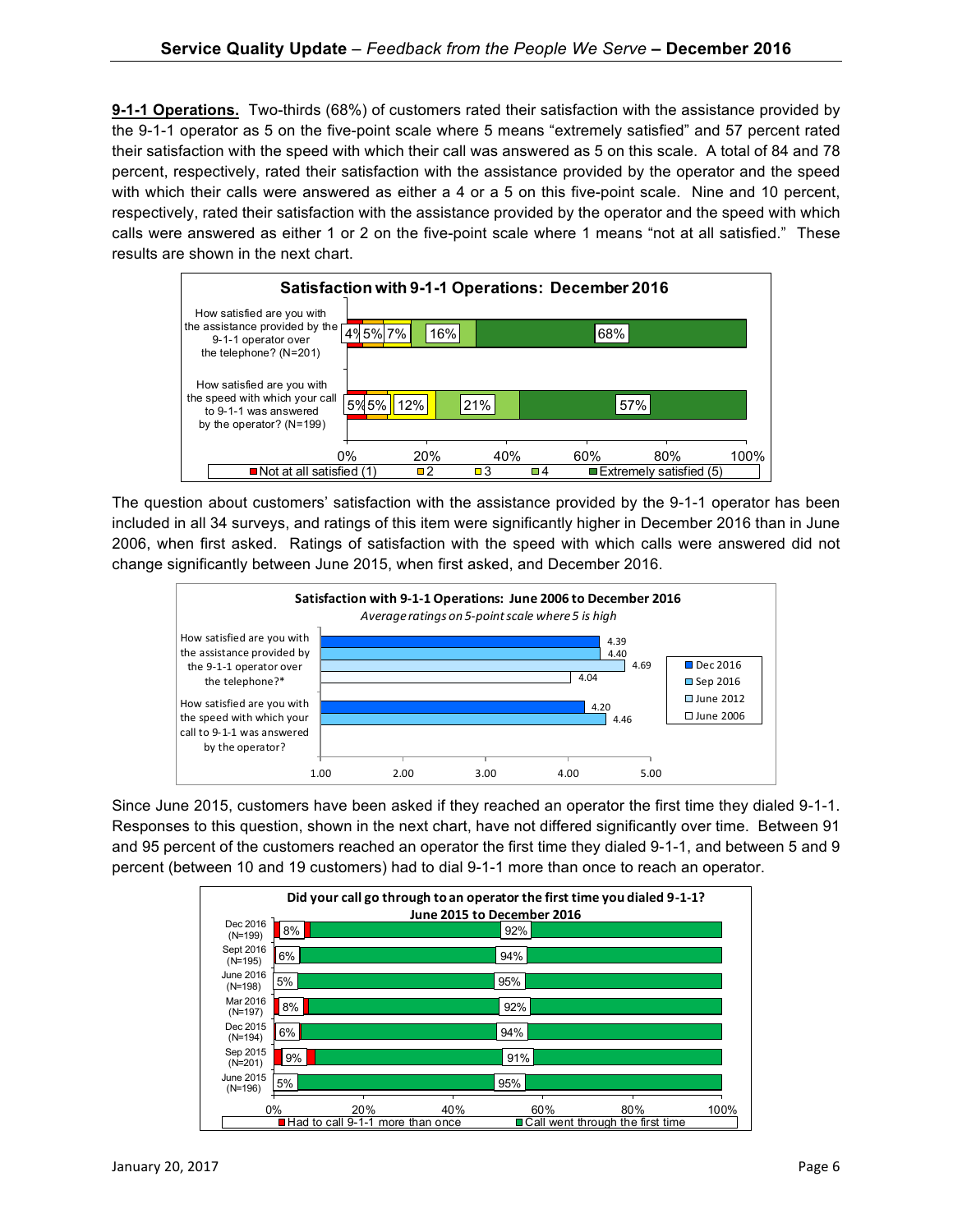The customers who had to call 9-1-1 more than once were asked how often they dialed 9-1-1 to reach an operator. In December 2016, ten customers said that they reached the operator on their second attempt, two reached the operator on their third attempt, and one each reached the operator on their fourth, seventh, or twelfth attempt to do so. One customer did not indicate how many attempts were made to reach the operator.

**Feelings of Safety.** Customers said that they feel more safe walking alone in their neighborhoods during the day than they feel in Seattle overall or walking alone in their neighborhoods at night, as shown in the next chart. Sixty-one percent of the customers rated their overall feelings of safety in Seattle as 4 or 5 on a five-point scale where 5 means "extremely safe" (18% "extremely safe"); 17 percent rated their feelings as 2 or 1, where 1 means "not at all safe." Eighty-two percent rated their feelings of safety when walking alone in their neighborhoods during the day as 4 or 5 (51% "extremely safe"), and 45 percent rated their feelings of safety when walking alone in their neighborhoods at night as 4 or 5 (17% "extremely safe"). Six percent<sup>5</sup> rated their feelings of safety as 1 or 2 when walking alone in their neighborhoods during the day, and 32 percent rated their feelings of safety as 1 or 2 when walking alone in their neighborhoods at night (1 means "not at all safe").



The questions about feelings of safety were added to the surveys in November 2006 (overall feeling of safety in Seattle) and April 2007 (feelings of safety walking alone in your neighborhood during the day and at night). The feelings of safety reported in response to all three questions were significantly lower in December 2016 than when the questions were first asked, as shown in the next chart.



<u> 1989 - Johann Barn, mars ann an t-Amhain an t-Amhain an t-Amhain an t-Amhain an t-Amhain an t-Amhain an t-Amh</u>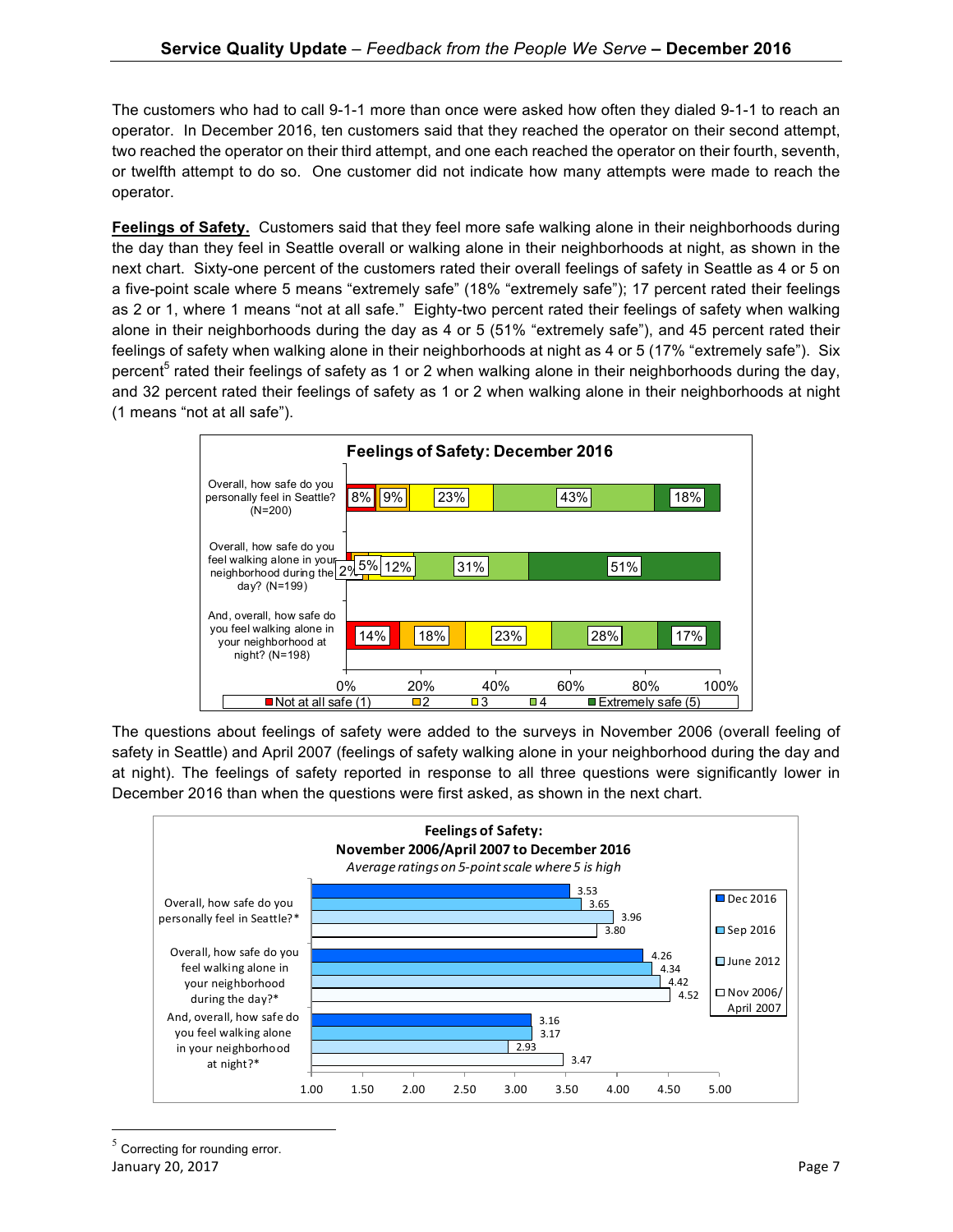When asked about the impact of the incident that caused them to call 9-1-1 on their feelings of safety, well over half of the customers (62%) reported that they "feel about as safe as before the incident occurred." The remaining customers said that they either feel "less safe" (25%) or "more safe" (13%) than before the incident occurred. Similarly, when asked about the impact of the service received from the Department as a result of their call to 9-1-1, over half (67%) of the customers said that they "feel about as safe now as before they called 9-1-1," while 18 percent said they feel "more safe," and 15 percent feel "less safe."

The responses to these two questions show that the service received from the Seattle Police Department led to an increase in the percentage of customers who said they feel "more safe" (13% to 18%), as well as a decrease in the percentage of customers who feel "less safe" (25% to 15%), as shown in the next chart. This indicates that feelings of personal safety increased and customers were reassured by the Department's service.



Customers' reports of the impacts of both the incident and the service provided by the Department have changed significantly across surveys, and the impact of service on feelings of safety differed significantly between September and December 2016. However, in every survey, a larger proportion of customers said they feel "more safe" and a smaller proportion said they feel "less safe" after receiving service from the Department than after the incident that caused them to call 9-1-1. Service provided by the Department consistently led to increases in feelings of personal safety, as shown in the next two charts.